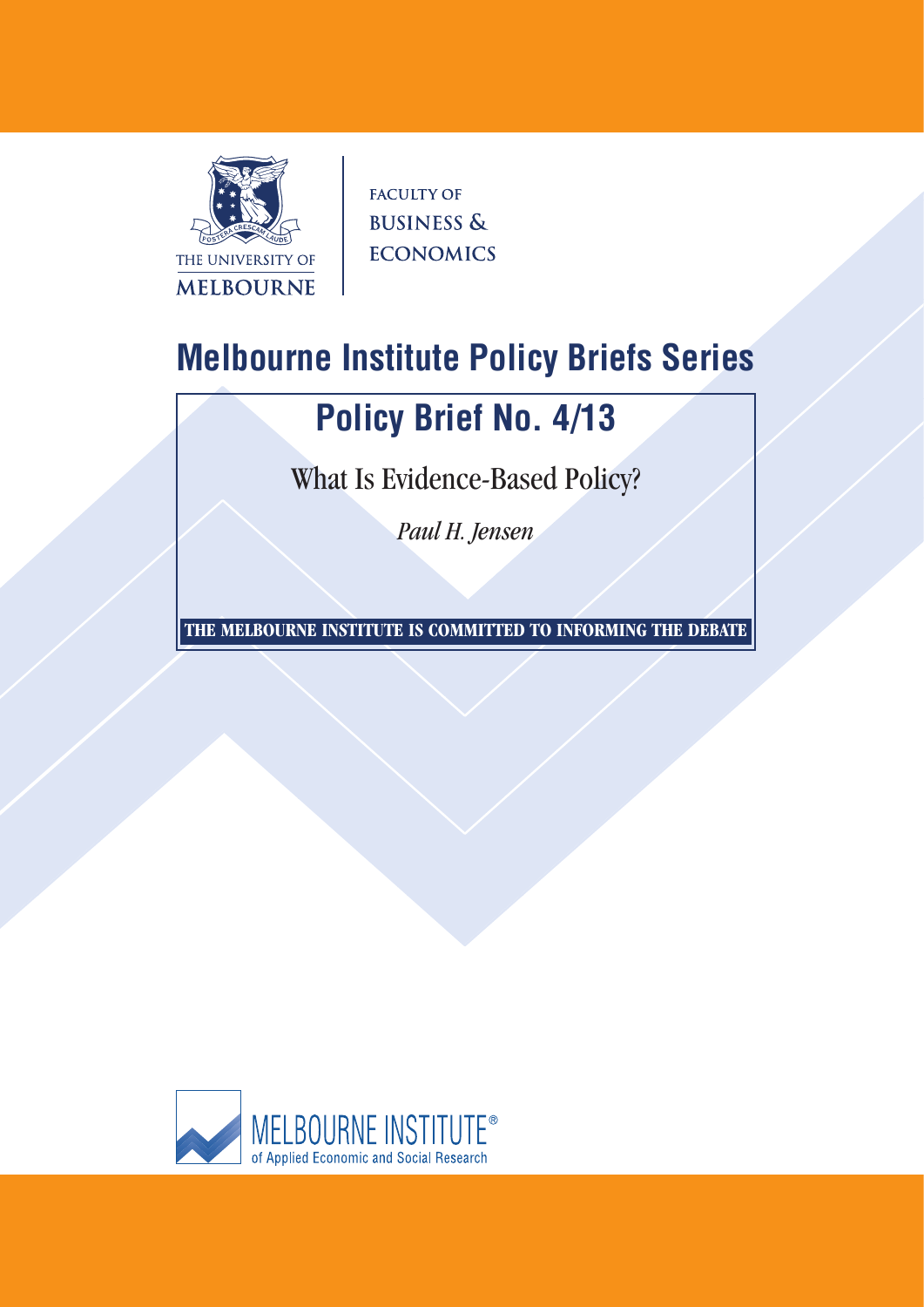# **What Is Evidence-Based Policy?\***

## **Paul H. Jensen Melbourne Institute of Applied Economic and Social Research The University of Melbourne**

### **Melbourne Institute Policy Brief No. 4/13**

**ISSN 2201-5477 (Print) ISSN 2201-5485 (Online) ISBN 978-0-7340-4321-4** 

### **August 2013**

\* This Policy Brief has benefited from comments from Deborah Cobb-Clark, Beth Webster, Gaétan de Rassenfosse and James Davis. Email  $\langle$ pjensen@unimelb.edu.au $>$ .

## **Melbourne Institute of Applied Economic and Social Research The University of Melbourne Victoria 3010 Australia**  *Telephone* **(03) 8344 2100**  *Fax* **(03) 8344 2111**  *Email* **melb-inst@unimelb.edu.au**  *WWW Address* **http://www.melbourneinstitute.com**

**Melbourne Institute Policy Briefs Series** 

**Commencing in 2013 the Policy Brief Series is a new collection of research publications that will be produced by the Melbourne Institute. This series will examine current policy issues and will provide an independent platform to examine pertinent issues in public debate.** 

**Log onto melbourneinstitute.com or follow @BusEcoNews for more details on this and other series from Australia's leading and longest standing research institute in the field of economics and social policy.**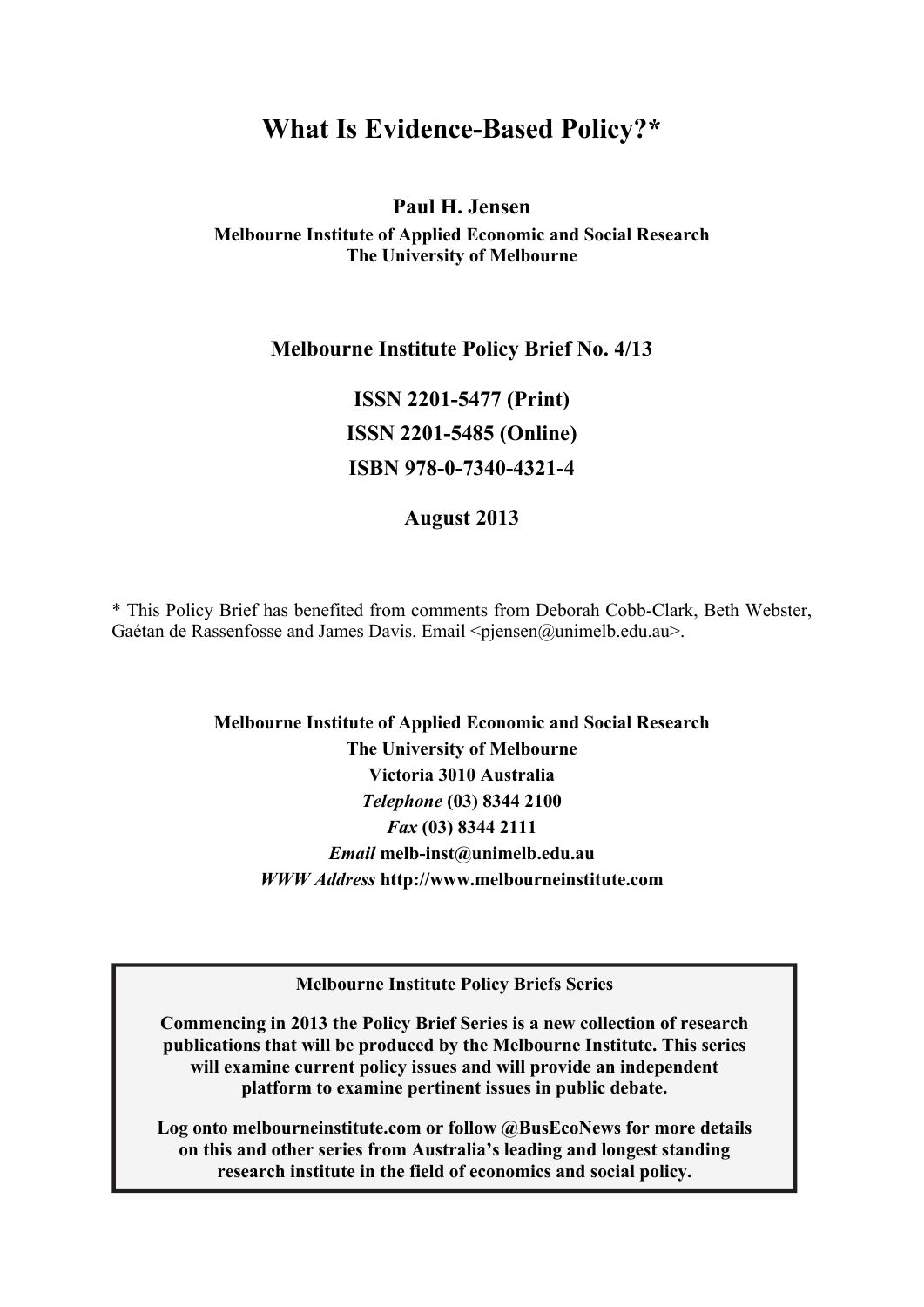#### **Abstract**

Around election time, politicians often call on the need for more 'evidence-based policy'. This message is simple, but the importance of being able to distinguish strong evidence from weak evidence is often forgotten. In this Policy Brief, the rationale underpinning the 'evidence-based' approach to public policy is carefully explained, as are the pros and cons of the different methods used to construct the evidence base.

**JEL classification:** A11, D04

**Keywords:** Evidence, public policy, counterfactual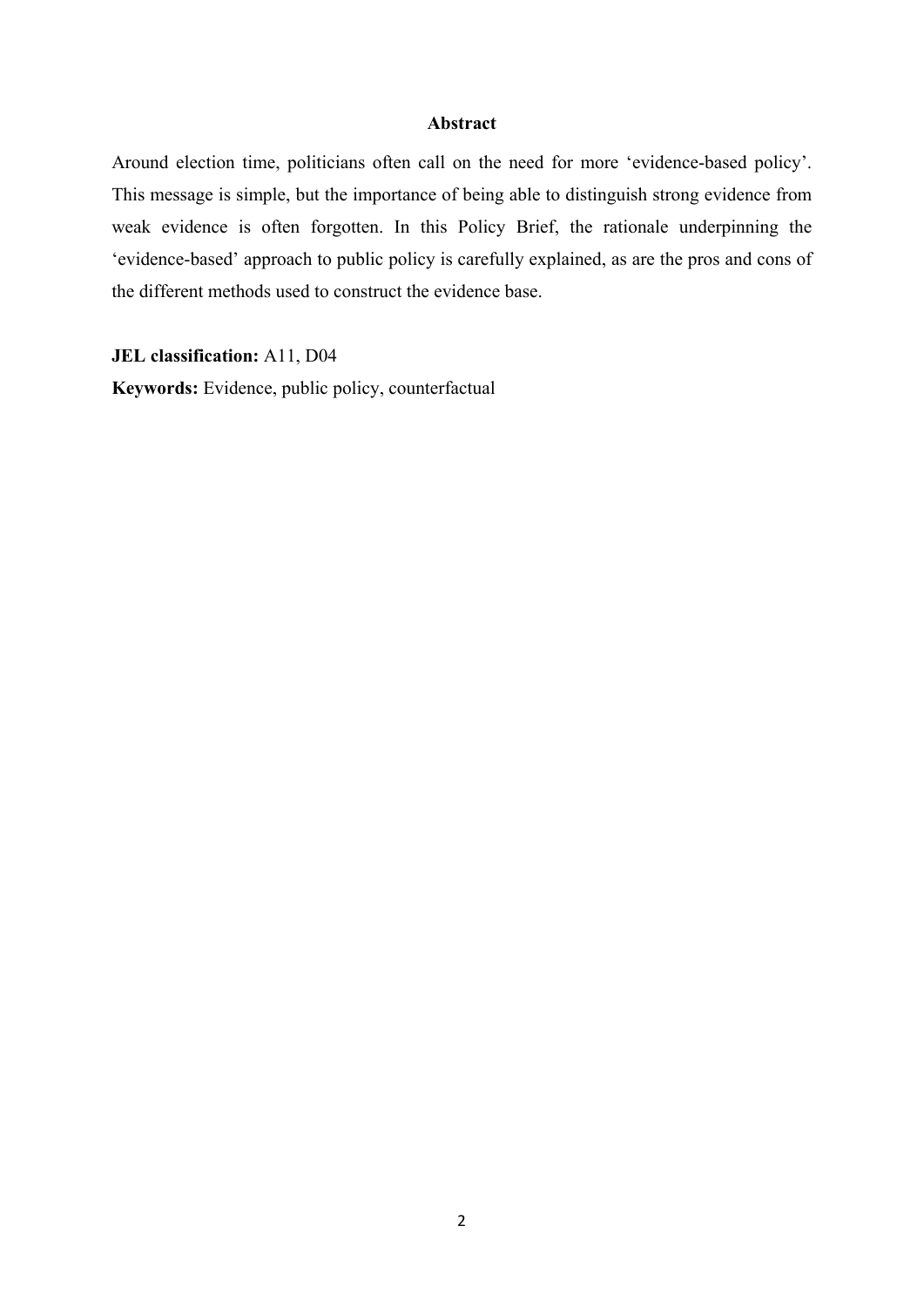"You change your laws so fast…without inquiring after results past or present, that it is all experiment, seesaw, doctrinaire; a shuttlecock between battledores."

Florence Nightingale, as quoted by Gary Banks in Productivity Commission (2010, p. 3), *Strengthening Evidence‐based Policy in the Australian Federation*, Commonwealth of Australia, Canberra.

#### *Introduction*

The ultimate goal of evidence‐based policymaking is better public policies, thereby creating healthier and wealthier societies. Moreover, evidence‐based policies should provide taxpayers with more confidence that the Government is spending their hard earned money wisely. Once we agree that these are the right goals to strive for, the question is: how do we get there? Setting lofty, long-term goals is no doubt important, but there is much we can do in the short-term to evaluate how government policies are faring with regard to our 'healthy and wealthy' agenda.

One important way forward relates to evidence‐based policy. The idea is simple: we don't always know which government policies are going to work (since the world is complex and there are always lots of unintended consequences of our policies, as well as the intended ones), so let's try and determine which ones 'work' and which ones don't. The ultimate objective of 'evidence‐based' policy is to use actual evidence on what works – rather than rely on ideology – to promote good public policies. That way, good policies survive and bad policies are killed off. Using an incremental approach like this, we can continue to make the world a better place.

Despite its apparent simplicity, the evidence‐based policy agenda is often misunderstood. Of course, there are sometimes some disagreements about the outcomes we are interested in (i.e. what we mean when we say the policy 'works'). Once these issues have been resolved, we need a set of tools and techniques to use in our determination of the effectiveness of the policy. The key challenge is to identify a counterfactual: what would have happened in the absence of participating in the program? Although this is challenging, there are ways in which a counterfactual can be calculated. And once these challenges are embraced, the process of designing and implementing better public policy can continue apace.

#### *Building the Evidence Base*

Public policymakers face a difficult task in trying to maximise the returns from their programs. If we abstract from the political issues which shape the existence or size of programs and simply focus on the economic (non‐political) objectives of the program, it seems obvious that all policymakers want the best possible outcomes given the prevailing economic climate (which changes over time).

There are lots of problems in achieving the best possible outcomes: for example, there are often 'unintended consequences' resulting from specific government programs (e.g. there is evidence that parents changed the timing of births via inducements and caesarean sections as a result of the Federal Government's baby bonus). More generally, in most instances, it just isn't possible to predict the effects of a new policy, unless similar policies have been implemented elsewhere.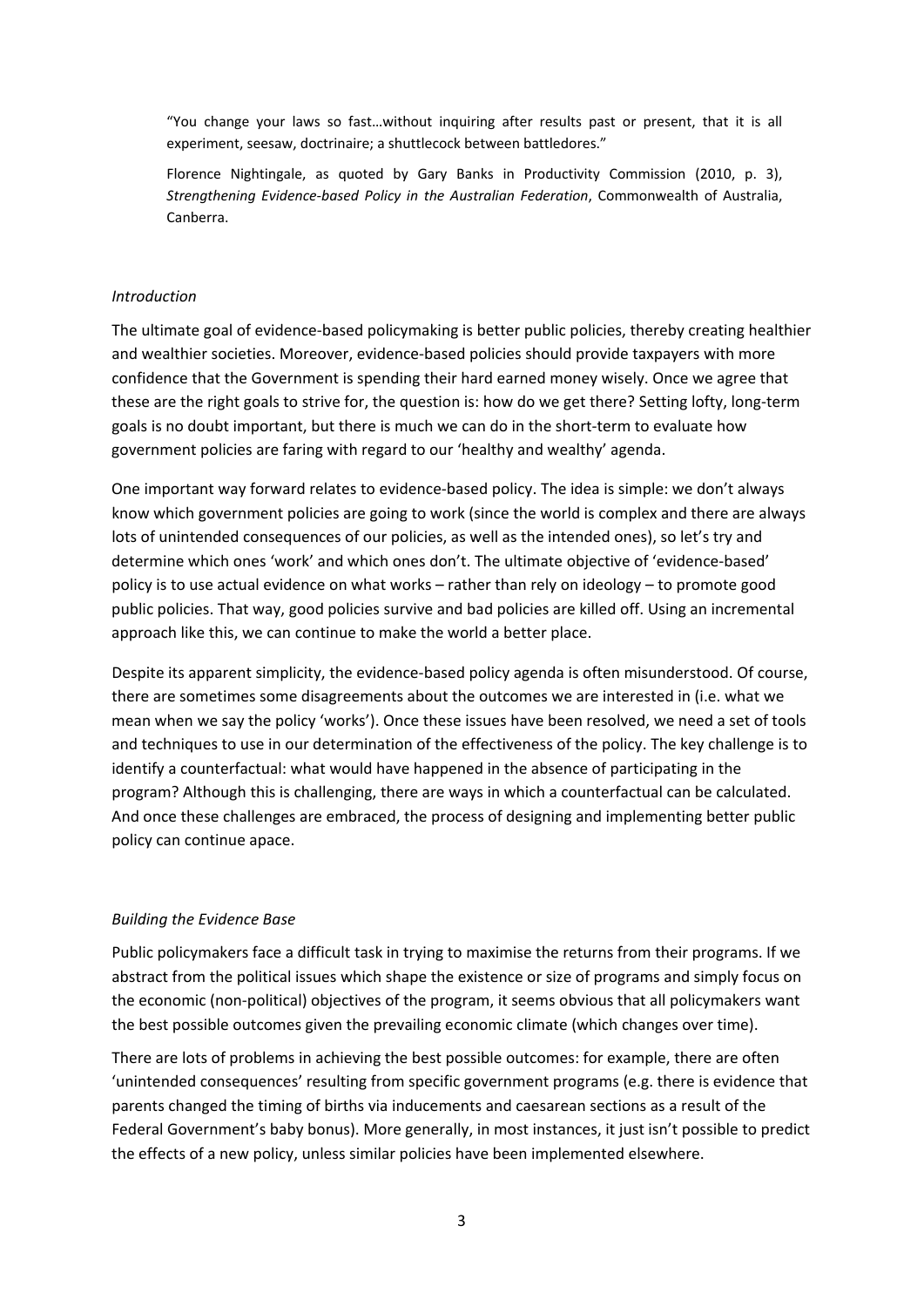However, we can only learn from others' experiences if the objectives and outcomes are rigorously documented: the quality of the analysis undertaken on a program directly influences the quality of the lessons learned. Since it is extremely difficult to establish causal effects of policies, such analysis must be designed and performed very carefully. Abstracting from good luck, better evidence is a necessary but not sufficient condition for better public policies.

Doubtless, there are many factors that may influence the success of a specific policy (e.g. even 'good programs' could produce 'bad' results during a downturn in the business cycle). Nevertheless, there are a range of methods and techniques – from randomized controlled trials to difference-indifferences and case studies – that can be used to examine the effects of specific programs. But because not all evidence produced by these methods is the same quality, it is equally important to be able to rank‐order them. That is, to provide a hierarchy of evidence – in which the gold standard will provide robust *causal* evidence of the effects of a specific program.

If evaluation is difficult – and individual Government departments have strong attachments to specific programs – why is it worthwhile improving the quality of the evaluations? One obvious reason is that in order for programs to be supported by the central agencies, it is important to provide them with evidence of sufficiently high quality that they believe the results. In the industry policy domain, for example, this is crucial since there is general scepticism regarding the need for government support of industry. If this isn't tackled directly, industry policy will most likely suffer in terms of future budget allocations, particularly as other policy areas – including education, health and social policy – are constantly moving closer to the best-practice evaluation frontier.

In recent years, it has become clearer that access to unit-record data has become important for building the evidence base: the analyst must be able to see the characteristics of the individual unit of interest (e.g. firm or household) in order to conduct rigorous analysis and draw strong inferences about the effects of policy. And with many new initiatives to link data and make it more accessible, there is every chance that technology will make it much cheaper (and safer in terms of privacy) to do so in the future. For example, there are exciting new initiatives such as the NORC platform at the University of Chicago which promote access to confidential data.

#### *Hierarchies of Evidence*

Almost all policies involve tradeoffs: there are winners and losers (costs and benefits) associated with policy implementation. Most policymakers adopt a utilitarian approach to understanding the effects of policy introduction: the metric applied to the policy is whether it results in 'the greatest good for the greatest number' (to paraphrase Jeremy Bentham).

Economy‐wide analyses of the policy are of interest, but are extremely difficult to address and typically rely on controversial assumptions. Such analyses acknowledge that policies have effects that ripple throughout the economy, not just on the target group of interest. For example, programs designed to impact mothers' labour supply will probably affect mothers' decisions about if (and when) to return to (casual, part-time or full-time) work, but they are also likely to have effects on the demand for childcare services, take‐away meals and dry cleaning services. In these studies, the determination of whether a program 'works' is in the broadest sense of the word since it captures all of the economic consequences of participation in the program. Other studies focus on the simpler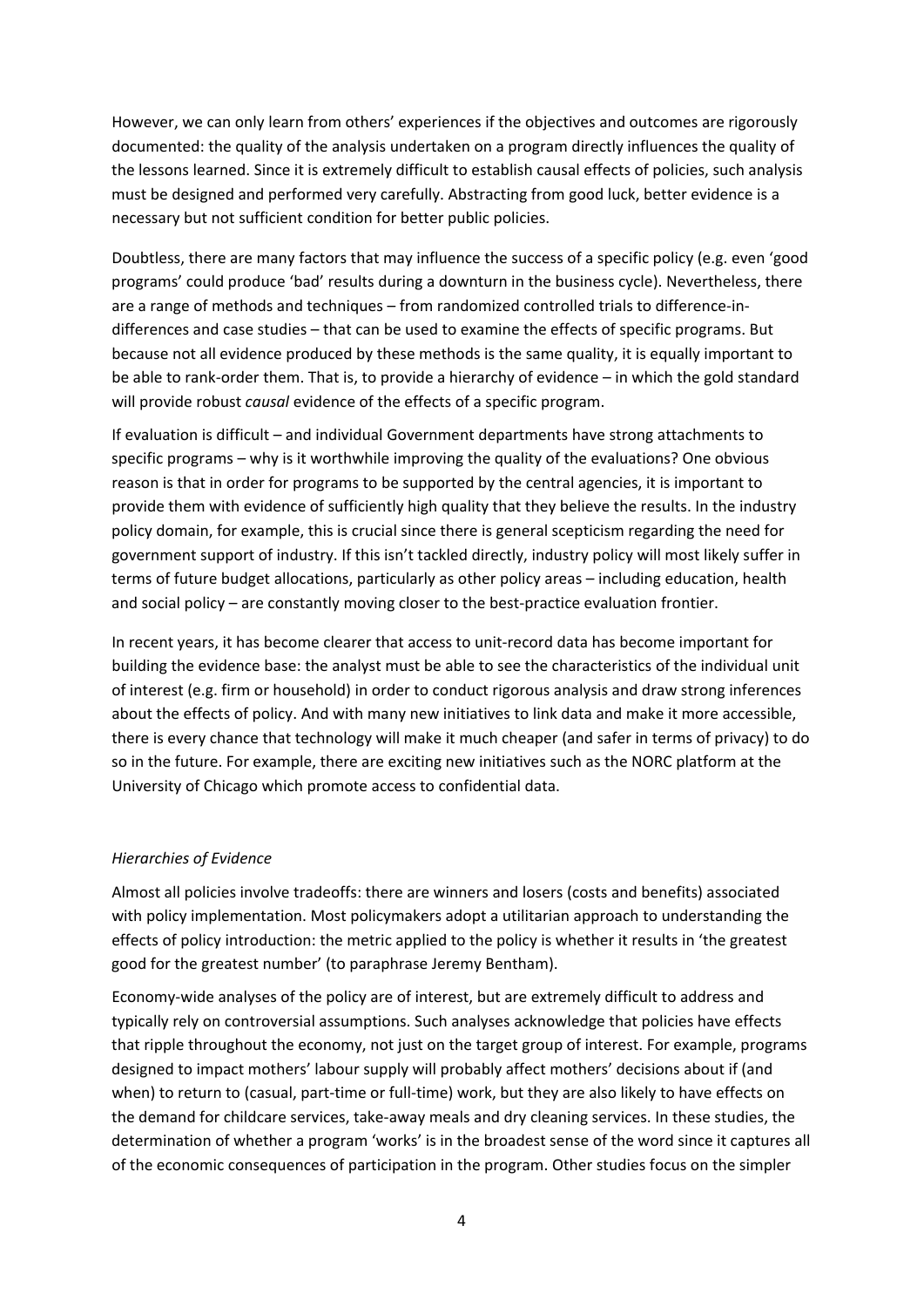(but still difficult) task of evaluating the effects of the program on the target group (i.e. that the program works in the 'narrow sense'). What this approach attempts to do is to identify the *net causal effect*.

In attempting to construct a counterfactual, one of the key issues is that people generally choose whether to participate in a government program. This creates problems when trying to identify the effects of program participation as explained below. The following strategies could be used by the analyst:

- i) Analyse individuals before and after participation in the program (referred to as the 'treatment' group). However, this 'time‐series' approach will not help the researcher disentangle the effects of the treatment from other factors (e.g. upswing in economic activity for some people due to global forces).
- ii) Observe two identical individuals/firms: one who receives government assistance (the treatment group) and one who doesn't receive government assistance (the control group) and observe them over time. However, it is impossible to have two identical individuals/firms. If there are systematic differences between the two, then it is difficult to disentangle the effects of the policy from differences in the individuals (which may be unobserved).
- iii) Observe the treatment and control groups before and after the participation in the program. But this doesn't enable the analyst to separate the effects of the program from other contemporaneous factors.
- iv) Observe the same individual in two different states of the world at the same time (which is impossible).
- v) Take advantage of a quasi‐natural experiment where one group is subjected to an exogenous effect and an otherwise identical group is not. By 'exogenous' we mean the affected people had no choice in whether or not they are part of the treatment group and are not systematically different (in relation to possible confounding factors) from the control group.
- vi) Randomly allocate individuals to either a treatment or a control group and compare them over time. This is the gold standard.

With the exception of the impossible option iv), each of these strategies can be categorised as using either an experimental approach or a non-experimental approach. The disagreements between the two camps – often referred to as the 'randomistas' and the 'regressionistas' respectively – are quite marked. The strengths and weaknesses of both approaches are discussed below.

#### *Regressionistas vs Randomistas*

The experimental approach in social science (e.g. randomised controlled trials) mimics the approach adopted in the natural sciences by randomly assigning individuals/firms to a 'treatment'. By flipping a coin to determine whether an individual is in the treatment or control group, it is possible to overcome the problems associated with systematic but unobserved differences (e.g. differences in how motivated the individuals are) in the 'treatment' and 'control' groups. This relies on the fact that the sample size is large enough, since the estimate of the effect will converge on the true mean as the sample size increases.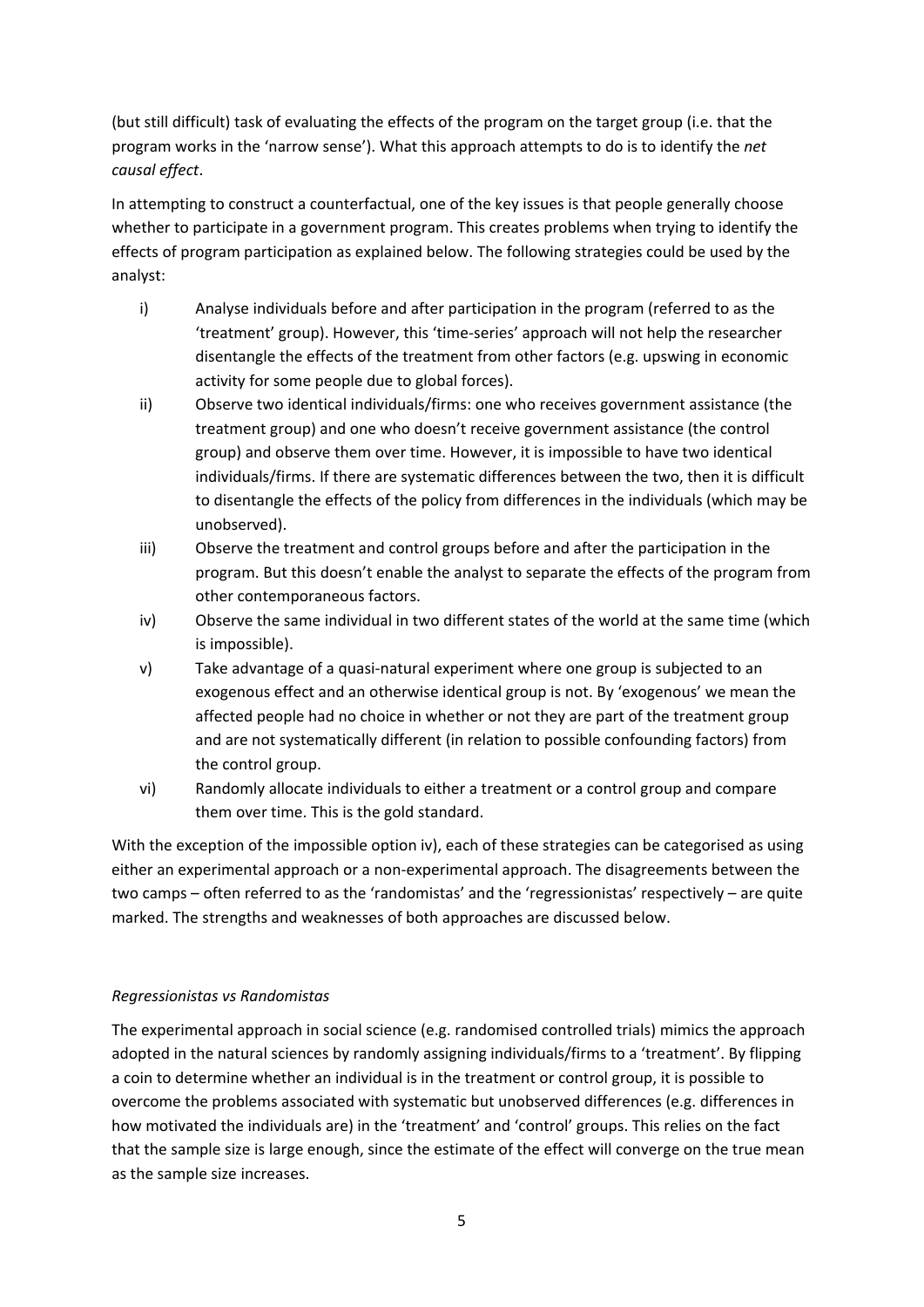The question that remains is what limitations there are with regard to the ability of the experimental approach in social science. One obvious pitfall in the social sciences is the lack of a 'placebo': in medical trials, two groups are given pills, but one is given a pill which turns out to have no active ingredient. This approach simply can't be imitated in the social sciences: it is impossible to fool the members of the control group into thinking they might be receiving a treatment when they aren't.

By contrast, the non‐experimental approach uses econometrics to try and deal with the self‐ selection problem. Selection into the program on factors that we cannot observe directly (which may be correlated with variables of interest) is indeed a major problem. But with the advent of more (and cheaper) data, this can be effectively handled by econometric techniques. If so, the marginal benefit of experiments over non‐experimental methods should be diminishing over time.

In order to shed light on the pros and cons of the two approaches, the following commonly-reported critiques are stated and evaluated.

*Ethical issues*. The counter to the proposition that it is unethical to simply toss a coin to determine who receives the 'treatment' is that the reason the randomised trial is taking place is to determine whether the policy works: it is only unethical to conduct the trial *if we already know that the policy works*. If you don't know whether a specific policy works, it is unethical i) to do nothing; or ii) not to conduct an experiment to find out. Moreover, in the case of a specific program that is over‐ subscribed (i.e. there are more people who want to participate than there are spaces available), then the ethical issues seem much less acute: since someone has to miss out, it may as well be determined on a random basis (that is as fair as can be achieved).

However, there is residual concern that experiments have been used in areas where we do know whether the policy works: for example, de-worming tablets. On top of this, there are issue about 'informed consent' since many people in aren't asked whether they would like to be part of an experiment.

*Practical issues*. Experiments can't be used in every context. For example, it is impossible to design and conduct an experiment on macroeconomic issues such as a random shock to interest rates. Of course, such an experiment could be designed and implemented in a laboratory setting, but that is not the focus of most experiments. In addition, a fascination with experiments may lead researchers to avoid important policy issues that can't be solved using experiments. That is, researchers might seek good answers instead of good questions.

*Generalisability issues*. Experiments are typically conducted in environments with unique characteristics which may not be representative of all possible environments. Therefore, the results observed in one setting might not be generalizable to all contexts. Problems of this nature arise in non‐experimental analysis too. But experiments tend to get criticised for this shortcoming more than other methodological approaches simply because experiments have solved most of the other methodological issues! The question is whether the external validity issues are greater in experiments than in non‐experiments.

With regard to 'internal validity' – that is, whether you are estimating the causal effect of interest – experiments seem to outperform non‐experiments. The correct weight to be applied to internal validity versus external validity (assuming there is some tradeoff between the two) is unclear: many studies tend to favour striving for greater internal validity, but it is unclear at what cost this comes. However, it is clear that in economic analyses, the issues of external validity are much more acute